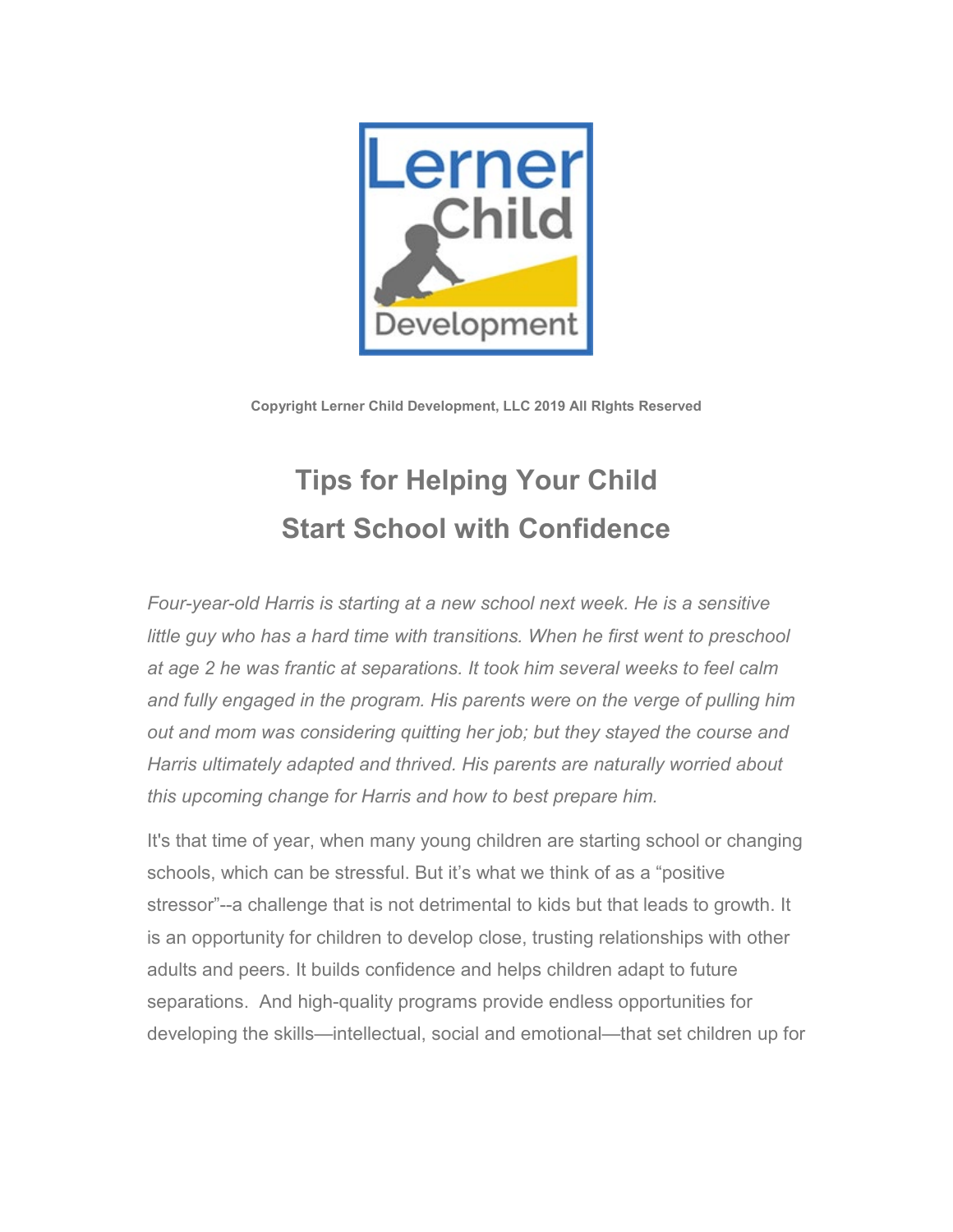success far into the future. Below are some ideas for how to help your child cope with this transition.

**Keep in mind that every child is different and approaches separations in his own way. Avoid comparing!** Some kids jump right in. These tend to be the ones who "go-with-the-flow" by nature. But for many, especially the kids who are "slow-to-warm-up" temperamentally, it may take weeks to feel safe and comfortable. One 3-year-old I know sat in the "cozy corner" most of the day and looked at a photo album of her family, that she had brought to school with her, for almost 3 straight weeks. Then one day she got up and stood at the edge of the circle during book-reading time; then she started to join one other child in play. By the end of the first month she was totally engaged and crazy about school, protesting when her grandma came to pick her up at the end of the day.

**Validate feelings before jumping to reassurance.** Labeling and acknowledging difficult feelings helps children understand, gain control over and work through them in positive ways. "I know it feels scary to go to a new classroom. That makes a lot of sense. But once you spend some time there you will see that it is a great place where you will have a a lot of fun playing and learning." Ignoring or minimizing feelings doesn't make them go away.

It can be helpful to share a story of a time when you started something new. Describe your own feelings of being nervous/scared, what you did to cope, and the ultimate benefit of the experience—what you would have missed if you hadn't forged ahead. If your child has had any past experiences with mastering something new, remind him that he has faced a challenge like this before. Emphasize the strength and bravery that helped him adapt to the new experience and how this led to a good outcome for him; for example, having fun at a birthday party or other activity he had initially been fearful of and protested going to. (This was a very effective strategy for Harris—reminding him of how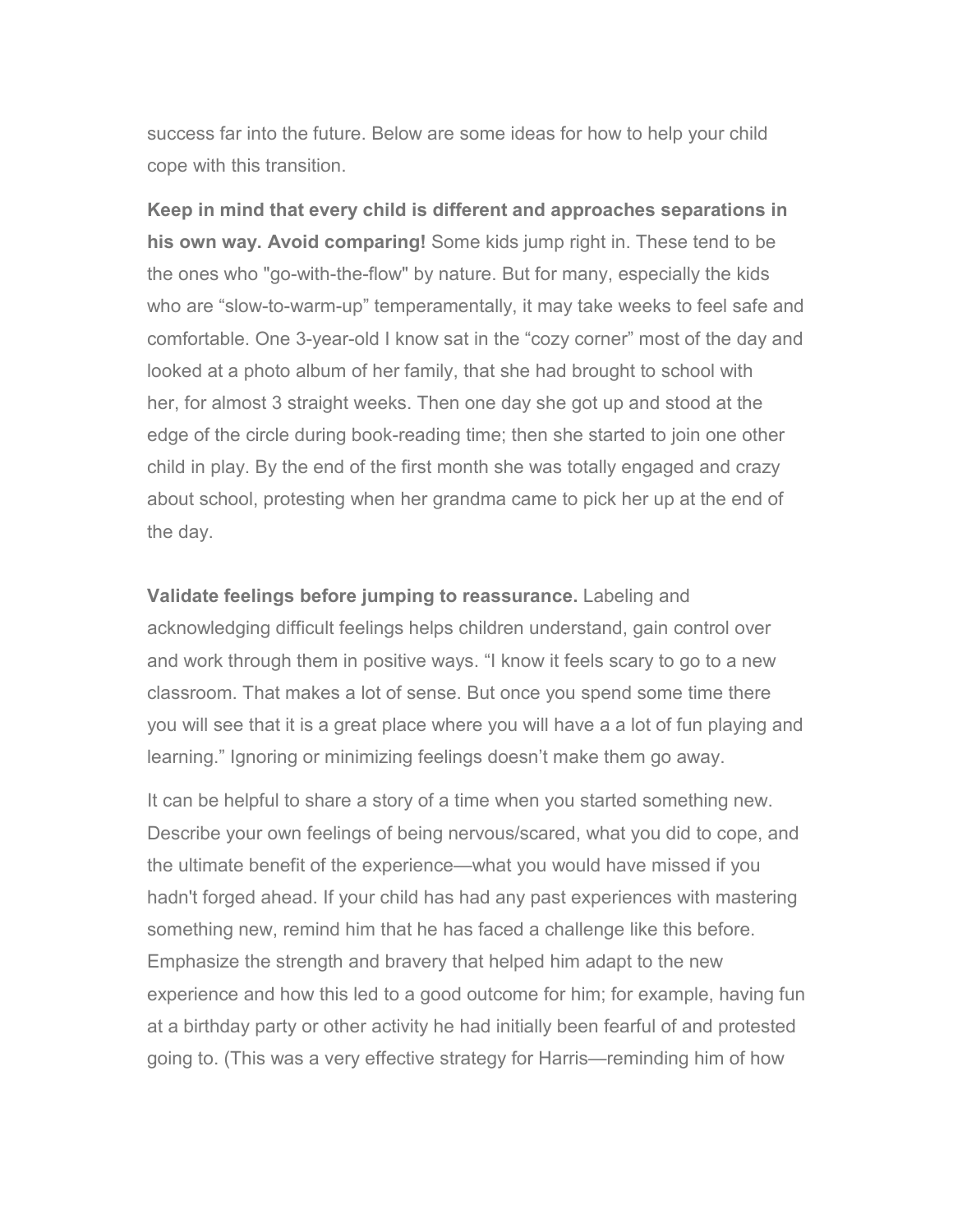he felt really nervous going to his previous school but that once he spent some time there he loved it.) This is how children build resilience. The more experience they have persevering through a challenge, the more muscle, confidence and skills they develop to master future difficult situations.

**Visit the school in advance.** Play on the playground. Explore inside the school if this is allowed. Meet the teacher/caregiver in advance. The unknown causes anxiety; the more a child is familiar with the new setting the less fearful she is likely to be.

**Establish a ritual for leaving home.** You might have your child choose a book that you read partway during breakfast or sometime before you leave in the morning. Have your child make a special bookmark he places in the book to indicate where you left off. Then, when you pick him up at the end of the day, or, the first thing you do when you get home, is finish the book together. This provides a connection from morning to evening that helps children cope with separations.

**Create a special goodbye ritual.** Rituals can help kids cope. Establish a special kiss, hug or mantra you say every time you say separate at school. One dad-child pair held each other in a tight hug for a count of 5 and then said, "See you later alligator" in unison. Doing that every morning eased the separation tremendously.

**Provide Transitional Objects:** This could be photos of the family that your child can put in her backpack. Some kids bring their special lovey that stays in the cubby and can be used for comfort when the child is upset or for naptime. Be forewarned that this can be a slippery slope; if the child wants to hold it all day long it can become an obstacle to her engaging in classroom activities. Setting limits around its use are advised.

**Be clear that going to school is not a choice to avoid protracted battles.** It is very common for children to protest going to school. As long as you are sure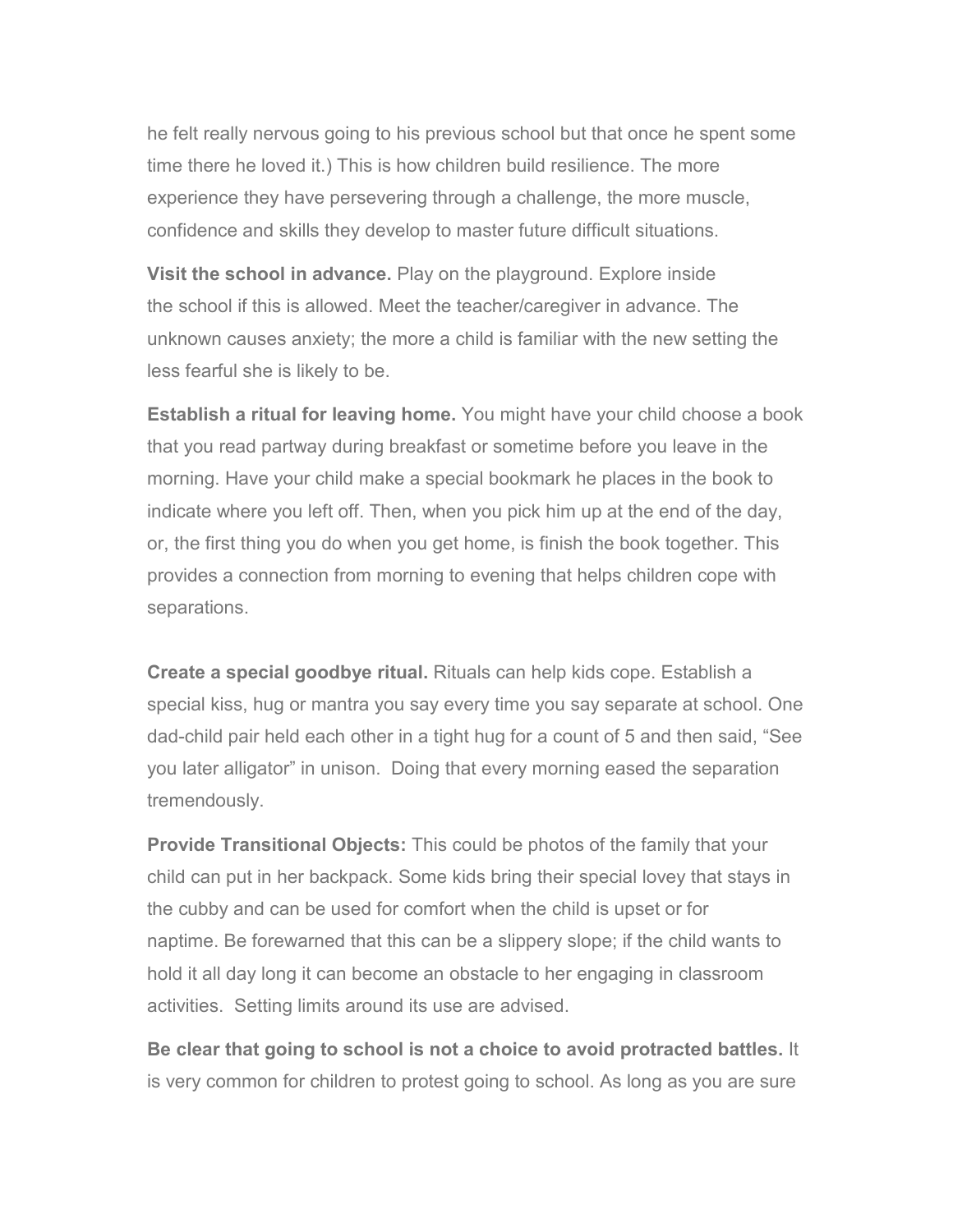that it is a safe, good place, when he says he doesn't want to go, validate his feelings. Let him know you understand that it can be uncomfortable when starting something new, but that going to school is not a choice. Just like mommies and daddies go to work, a kid's job is to go to school to play and learn. Keep moving forward, calmly and lovingly, even if he continues to protest. Avoid the pitfall of trying to convince him to go; that communicates that he has a choice which can lead to more stress for everyone. Once he experiences the daily routine of going to school each morning no matter his protests--that is when the push-back stops and the adaptation begins.

**Say a brief, upbeat goodbye.** Children look to their parents' for cues to help them assess a situation. If you are calm and positive in your approach, even in the face of your child's distress, you are letting her know that the new school is a safe place that you trust completely and she is more likely to make a quicker and more positive adaptation. "I know you don't want daddy to leave. It's a new place and you are feeling afraid. I totally understand. You will feel less afraid the more time you spend here and see how great it is--that's why we chose if for you. Your job is to play and learn here with the other kids. My job is to do my work. I can't wait to pick you up and hear all about your day." (It's a good idea to find out from the teacher what the last activity will be before pick-up time so you can let your child know exactly what to expect: "After you have music, Daddy will be back to pick you up.")

**Tune in to your own feelings about separating from your child, so you can manage them:** It is natural to feel anxious about separating from your child, especially if this is your first born and it is his first experience going to school. But acting on this worry can increase a child's distress (and thus yours, too) and make the separation even harder. I have heard many a parent unwittingly pass on anxiety in the way they say goodbye, for example : "*Oh Sweetie, I promise mommy will come back as soon as possible",* said in a tense tone of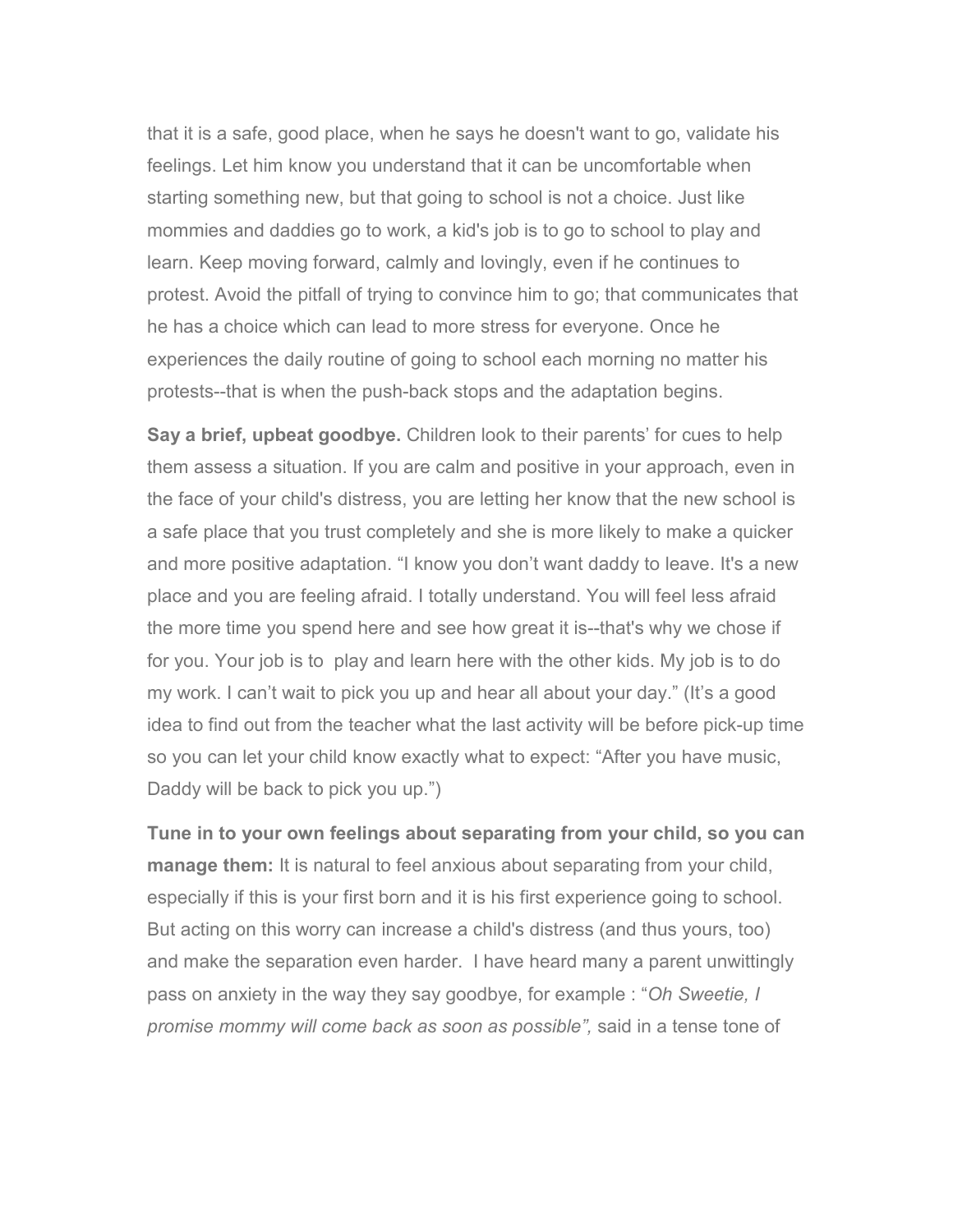voice. This communicates that maybe the school isn't such a good, safe place and thus your child needs to be rescued from it soon.

Further, resist looking back, hovering, or returning to the classroom after you say goodbye.This again communicates that you are worried about your child that you don't trust he will be okay and has the capacity to cope. This erodes versus builds his confidence that he can handle this new challenge. (Research shows that the longer the goodbye routine, and the more parents hover or keep returning for one last hug, the longer it takes the child to eventually calm and adapt.) As long as you keep re-engaging when your child begs you not to leave, your child's focus and energy remains on trying to connect with you versus adapting to the classroom. In many of the schools I work in the teacher will take over to help the parent leave. She will comfort the child (gently peeling him from the parent if necessary) and guide him to join the classroom activity or give him the space he needs until he is ready to participate.

The take home: talk to your partner or friends about any feelings you might be struggling with around separating from your child—which are totally understandable. Just avoid projecting them onto your child.

**Have faith that with support from you and her teachers/caregivers, your child can and will adapt.** Through the 15+ years I have been working in schools, I have seen many families pull their kids out of wonderful programs because they had a hard time transitioning. The child's natural stress caused the parents so much discomfort they couldn't tolerate it. They worried that their child just couldn't do it. There are certainly some situations where there is a challenge in a child's developmental that makes participating in even a quality, loving, group care setting too stressful and inappropriate; for example, kids who have very low thresholds for sensory input may be so overwhelmed by the sound and activity-level in a classroom that they can't feel calm and adapt. But for most children, it is a gift to provide them the opportunity to experience that they can muscle through a challenge and successfully adapt to a new situation.